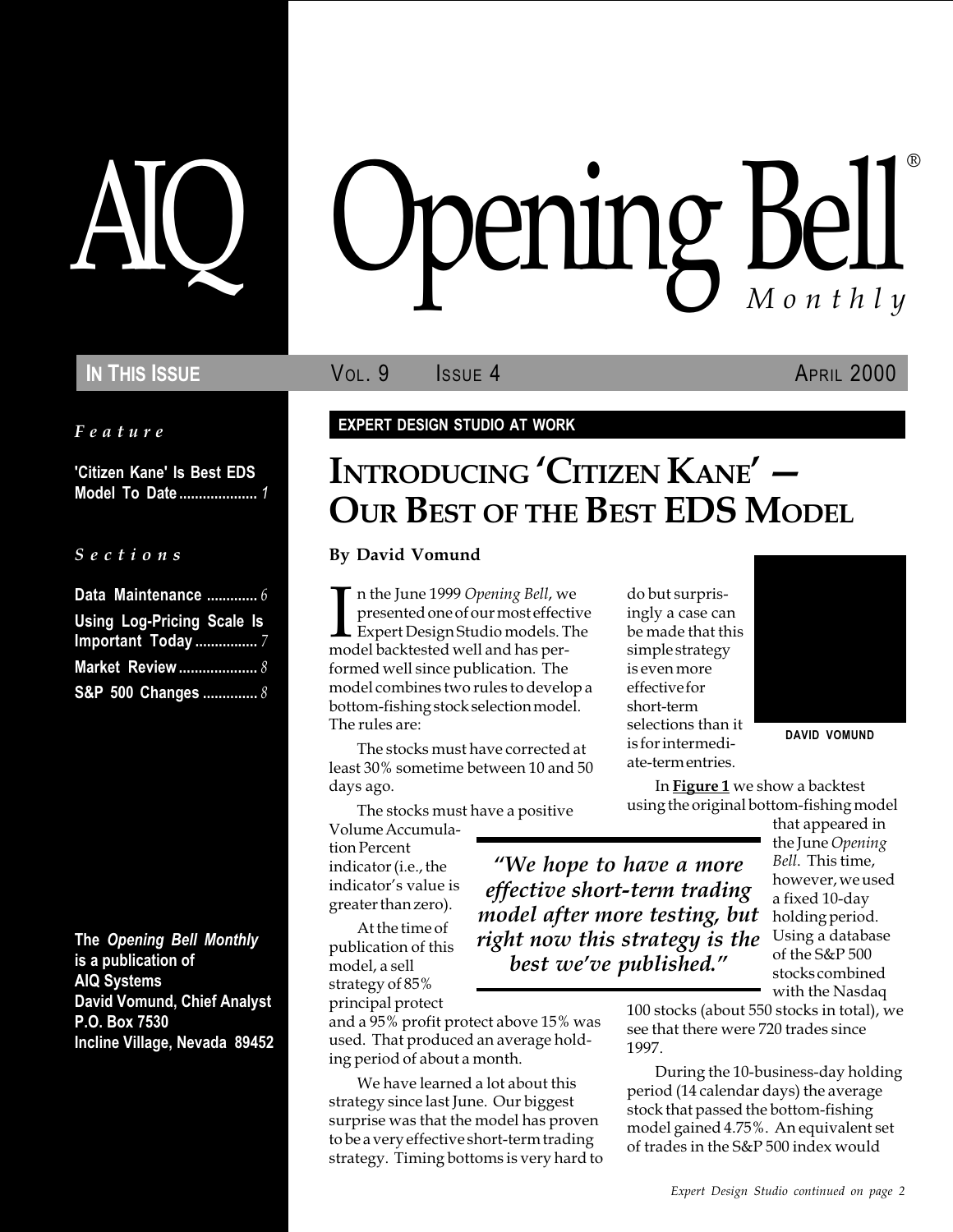1.77%. The degree that the average trade outperforms the S&P 500 is remarkable, especially given that during most of this time period it was hard to outperform the S&P 500.

The average annualized return from our backtest was 120%. That's not the return you would get if you had actually traded the strategy since it is impossible to act on every trade. Nevertheless, this figure is higher than the results we saw when we first published the strategy last June. If you don't mind short holding periods, the fixed 10-day holding period is actually more effective than the 85% principal protect and 95% profit protect above 15%.

With 720 trades in just over three years, there will be many days when no new trades appear. When the market is very strong, then few trades are taken. After all, few stocks correct 30% in a roaring bull market. In most market environments, however, several trades can be placed every month.

In Figure 2 we show the Positions Page from our backtest sorted by the Entry Date column (to sort by any of the columns, simply click on the column's title). We see that 13 trades appeared in the first week of March and there were many trades in Febru-

## PLEASE SEND CORRESPONDENCE TO:

Opening Bell Monthly G.R. Barbor, Editor P.O. Box 7530 Incline Village, NV 89452

AIQ Opening Bell Monthly does not intend to make trading recommendations, nor do we publish, keep or claim any track records. It is designed as a serious tool to aid investors in their trading decisions through the use of AIQ software and an increased familiarity with technical indicators and trading strategies. AIQ reserves the right to use or edit submissions.

For subscription information, phone 1-800-332-2999 or 1-775-831-2999. © 1992-2000 , AIQ Systems

have produced an average return of the state of the state of the state of the state of the state of the state of the state of the state of the state of the state of the state of the state of the state of the state of the s  $\Box X$   $\Box G$   $\Box B$   $\Box K$  $|1000$ Summey Pasiform  $\overline{2}$ **Start text date** 01/02/97 End test date 03/20/00 Winner Looms Neutral Number of tradez in text 720 274 433 13 Average periods per trade  $14$  $14$  $14$ Maginary Profit/Long 73.84% IS1.071% 11.05 % Avenage Drawdown<br>Avenage Profit/Lorre  $\frac{7.07}{3.752}$ 1512 19.50 k 13.91% Average SPX Profit/Lass 1.77% 352% i0.90t% 60.14% 38.06% Probability Avenua Annual ROI: 120.03% 352.05% 1239,6903 Annual SPX (Buy & Hold) 30.96% Research Párk Patien 2.91 For Help, peace F1 **NJN** 

> ary as well. If all the trades came at one time, then the model's results would be invalid. That's not the case here as there is a consistent set of trades most every month.

During periods of market weakness, such as in October 1998, many trades appear. This is to be expected because it is a bottom-fishing strategy. During October 1998 there were about 135 trades, 28 trades on October 9 alone!

Any model could pick winning stocks in October  $1998 -$  that was the low for nearly all stocks. To further validate our results, we removed the October 1998 trades from our backtest and we're pleased to say that the model still outperformed.

The high quantity of stocks during periods of market weakness leads to the important question of which stock to buy when you can't buy them all? To answer that question, we will add additional screening rules to our Expert Design Studio model, hoping to keep the winning stocks.

One of the best trading rules that we found in the June Opening Bell article was called Gilligan's Island Buy. This strategy was published in

Jeff Cooper's Hit and Run book. It states that a stock must gap to a twomonth low and then close in the upper half of its trading range.

In **Figure 3** we show the results of taking our original bottom-fishing model after adding the Gilligan's Island Buy rule. The model now states that a stock must have corrected more than 30% sometime between 10 and 50 days ago, its Volume Accumulation Percent indicator must be above zero, and the stock must have closed in the upper half of its daily range after gapping to a two month low. The sell criteria was a 10-day holding period.

The performance figures improved by adding the additional screening rule. The average gain per trade was 5.62%, up from 4.75%. The average annual return on investment increased to 145%. There is a problem, however. Since 1997 there were only 38 trades. That is too few trades to actually make a portfolio grow and so few trades can lead to an over-optimized system. Over-optimized systems work great in the past but almost always fail in the future.

In trying to add an additional screening technique to our original bottom-fishing strategy, we tested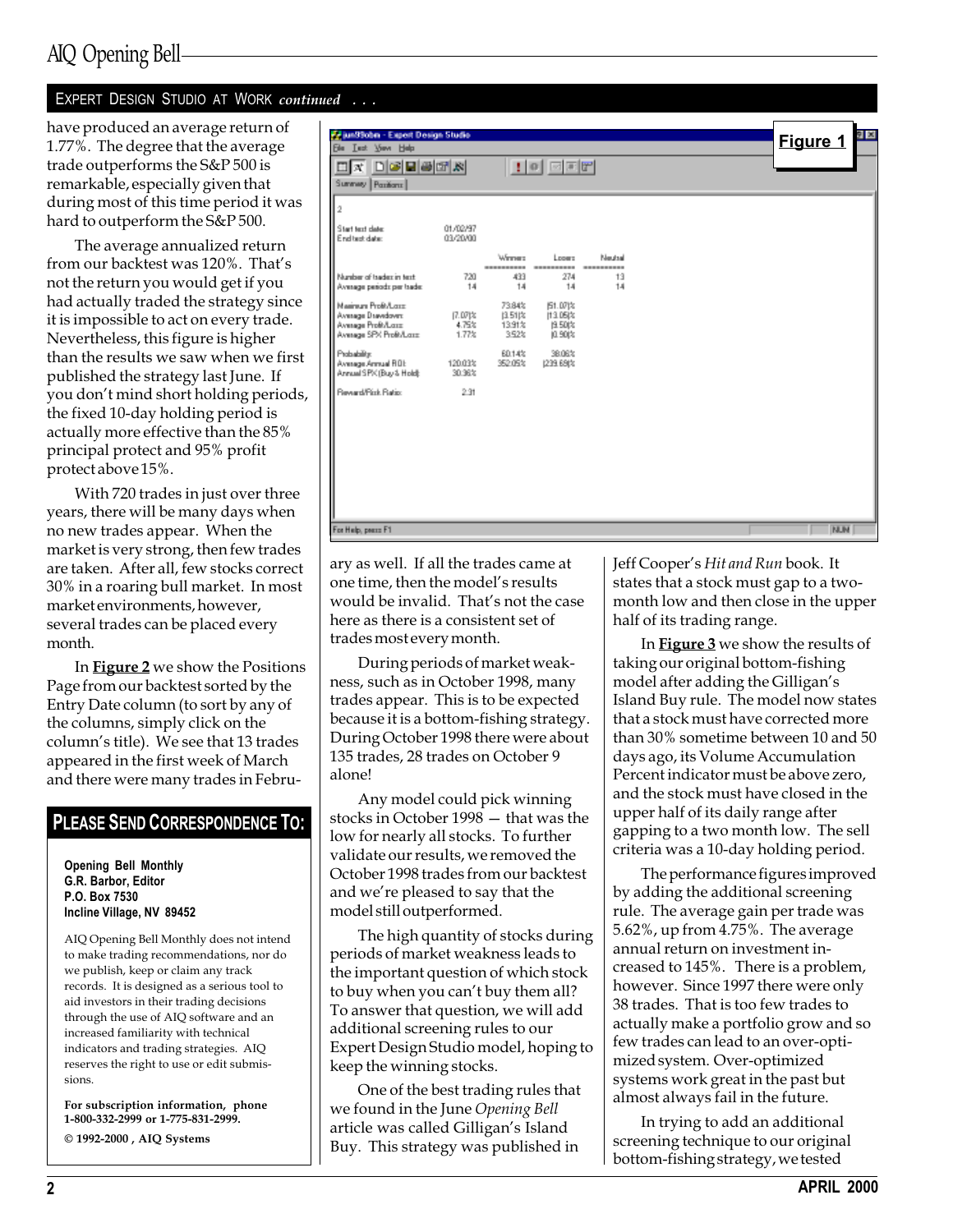several rules. The one that we found the most effective stated that the 45 day slope of the Volume Accumulation Percent indicator is positive. By adding this rule to our bottom-fishing model, we had a better return per trade and a higher annualized return (**Figure 4**). The average gain per trade was 5.33%. An equivalent set of trades in the S&P 500 would have produced an average profit per trade of 2.17%. The average annual rate of return increased to 135%. We'll call this model "Citizen Kane."

Why name it Citizen Kane? Many consider Citizen Kane, created by Orson Wells, to be one of the best movies of all time. While Orson Wells continued to direct movies, he was never able to make a film that was better than Citizen Kane. We hope to have a more effective short-term trading model after more testing, but right now this strategy is the best we've published.

Our Citizen Kane model works well in filtering out some of the trades that appeared in the original bottomfishing model. Yet, there may still be days when more stocks will appear as buy candidates than our money will allow us to buy. When that happens,

| <b>Ele</b><br><b>SSIM</b><br>Test | <b>Help</b> |            |             |                |                |               |          |           | <b>Figure 2</b> | Ä          |
|-----------------------------------|-------------|------------|-------------|----------------|----------------|---------------|----------|-----------|-----------------|------------|
| lat                               | 미터미리퍼서      |            |             | $\blacksquare$ |                |               |          |           |                 |            |
| Pazitianz<br><b>Summary</b>       |             |            |             |                |                |               |          |           |                 |            |
| Ticker                            | <b>Held</b> | Entry Date | Entry Price | Exit Date      | Exit Price     | Piolit        | DrawDn22 | Nai Pitti | AROIX           | Plotate in |
| <b>BMET</b>                       | 14          | 03/07/00   | 30.8125     | 03/21/00       | 34.3750        | 35575         | -9.33    | 21.50     | 301.43          | 11.56      |
| PBY                               | 14          | 03/07/00   | 5.8125      | 03/21/00       | <b>6.6875</b>  | 0.9750        | 0.00     | 20.43     | 332.47          | 15.05      |
| HТ                                | 14          | 03/06/00   | 6,6875      | 03/20/00       | 7.8750         | 1,1975        | -4.67    | 16.92     | 462.95          | 17.76      |
| MFA                               | 14          | 03/06/00   | 31,5000     | 03/20/00       | 33.3125        | 1.9125        | 4.73     | 9.33      | 150.01          | 5.75       |
| YHOO                              | 14          | 03/06/00   | 163,5000    | 03/20/00       | 172.1875       | BBB市          | $-3.06$  | 12.09     | 139.53          | 5.31       |
| YUM                               | 14          | 03/06/00   | 26,6250     | 03/20/00       | 30,7500        | 4.1250        | 4.70     | 23.47     | 403.92          | 15.49      |
| HCR                               | 14          | 03/03/00   | 11.0625     | 03/17/00       | <b>14 6875</b> | 36200         | 0.00     | 32.77     | 854.32          | 32.77      |
| LDG                               | 14          | 03/03/00   | 17.8125     | 03/17/00       | 17,7500        | $-0.0525$     | $-7.02$  | 5.57      | $-9.15$         | $-0.35$    |
| <b>AMZN</b>                       | 14          | 03/02/00   | 64.9375     | 03/16/00       | 62 2500        | $-2.6976$     | -3.75    | 5.97      | $-107.90$       | $-4.14$    |
| <b>BMCS</b>                       | 14          | 03/01/00   | 46.1250     | 03/15/00       | 49.7500        | 26200         | 0.00     | 12.97     | 149.37          | 5.69       |
| DRI                               | 14          | 03/01/00   | 13.3125     | 03/15/00       | 12 8125        | $-0.5000$     | $-5.63$  | 235       | 97.52           | $-3.76$    |
| <b>TIN</b>                        | 14          | 03/07/00   | 24,5625     | 03/15/00       | 24 6875        | 0.1250        | $-2.54$  | 1.53      | 13.27           | 0.51       |
| WY                                | 14          | 03/01/00   | 53,5000     | 03/15/00       | 52.2500        | $-1,2500$     | 石 R4     | 304       | $-60.91$        | $-2.34$    |
| DLTR                              | 14          | 02/29/00   | 37.2500     | 03/14/00       | 39,5000        | 2.7500        | 6.54     | 14.77     | 157.4B          | 6.04       |
| <b>BSK</b>                        | 14          | 02/28/00   | 18.1250     | 03/13/00       | 20,8125        | 269万          | $-1.72$  | 17.93     | 396.58          | 14.93      |
| cτ                                | 14          | 02/28/00   | 34,0000     | 03/13/00       | 42 0000        | <b>B.0000</b> | 0.00     | 31.25     | 613.45          | 23.53      |
| CUМ                               | 14          | 02/28/00   | 34.0625     | 03/13/00       | 31,5000        | $-25625$      | 祖国       | 1.65      | $-196.13$       | $-7.52$    |
| w                                 | 14          | 02/28/00   | 35,1250     | 03/13/00       | 33,2500        | $-1,8750$     | $-9.43$  | 0.53      | $-1.39$ 17      | -5.34      |
| AG <sub>C</sub>                   | 14          | 02/25/00   | 51,5000     | 03/10/00       | 47,5000        | $-4.0000$     | -5.58    | 1.82      | $-202.50$       | -7.77      |
|                                   | 14          | 02/25/00   | 221250      | 03/10/00       | 23.3750        | 1,7500        | 看頂       | 14.41     | 147.30          | 5.65       |
| <b>LOW</b>                        | 14          | 02/25/00   | 42,5000     | 03/10/00       | 46.3750        | 3.9750        | $-2.06$  | 12.50     | 237.71          | 9.12       |
| <b>PGR</b>                        | 14          | 02/25/00   | 55,5000     | 03/10/00       | 50.1250        | -5.3750       | $-9.58$  | 7.21      | $-752.49$       | $-9.69$    |
| LGTD                              | 14          | 02/23/00   | 37.3100     | 03/08/00       | 37,6300        | 0.3200        | $-4.69$  | 17.26     | 22.36           | 0.95       |
| œ                                 | 14          | 02/22/00   | 34.3750     | 03/07/00       | 34.3750        | 0.0000        | $-273$   | 6.73      | 0.00            | 0.00       |
| H <sub>5</sub>                    | 14          | 02/22/00   | 33,0000     | 03/07/00       | 31,0000        | $-2,0000$     | $-7.20$  | n m       | $-159.01$       | $+0.05$    |
| YNR                               | 17          | 02/18/00   | 49,5000     | 03/06/00       | 52 8125        | 3.31.25       | 0.00     | 10.61     | 143.6B          | 6.69       |
| ш                                 | 15          | 02/17/00   | 52,7500     | 03/03/00       | 72.0625        | 19.3125       | $-0.47$  | 36.37     | 931 BB          | 36.61      |
| <b>PBY</b>                        | 15          | 02/17/00   | 6.3125      | 03/03/00       | 5,8375         | $-0.3750$     | $-10.89$ | 0.00      | -144.55         | $-5.94$    |
| OCTM                              | 15          | 02/17/00   | 125,1250    | 03/03/00       | 131,0000       | 5.9750        | 0.00     | 17.39     | 114.25          | 4.70       |
| YHOO                              | 15          | 02/17/00   | 165, R750   | 03/03/00       | 156,0000       | $-9.9750$     | -7.27    | 132       | $-144.86$       | -535       |
| AMZN                              | 15          | 02/15/00   | 73.4375     | 03/03/00       | 67.6250        | -5.9125       | $-13.45$ | 0.51      | $-192.60$       | $-7.91 =$  |
| ¥Π                                | c.          |            | -------     |                |                | -----         |          | $ +$ $+$  |                 | Ĥ          |

which stocks should you buy? To answer that question, we will add more screening rules which in turn will filter out more of our trades. In effect, we are looking for the "Best of Kane.

In creating the Best of Kane, we tested many rules as additional filters

| Prius Stohn - Expert Design Studio                                                       |                           |                                  |                                     |                       |  | Figure 3 | $ \theta$ x |
|------------------------------------------------------------------------------------------|---------------------------|----------------------------------|-------------------------------------|-----------------------|--|----------|-------------|
| Ele Lest Your Help                                                                       |                           |                                  |                                     |                       |  |          |             |
| $\Box x$ deems                                                                           |                           |                                  | $\Box$ $\Box$                       |                       |  |          |             |
| Summey Pazitions                                                                         |                           |                                  |                                     |                       |  |          |             |
| $\overline{2}$                                                                           |                           |                                  |                                     |                       |  |          |             |
| Start text date:<br>End test date:                                                       | 01/02/97<br>03/20/00      |                                  |                                     |                       |  |          |             |
|                                                                                          |                           | Winner<br>----------             | Lopers<br>----------                | Neutral<br>---------- |  |          |             |
| Number of tradez in text.<br>Average periods per trade:                                  | 38<br>14                  | 24<br>14                         | 13<br>14                            | 14                    |  |          |             |
| Mainun ProBA are<br>Average Drawdown<br>Average Profit/Lass:<br>Average SPX Profit/Lass: | 6.98  %<br>5.62%<br>3.94% | 33.49%<br>丘印な<br>12.74%<br>5.64% | (11.30)%<br>性解体<br>[7.10]%<br>1.12% |                       |  |          |             |
| Probability:<br>Avenuge Armuel ROL<br>Annual SPK (Buy & Hold):                           | 144.76%<br>30.36%         | 63.16%<br>328.22%                | 34.21%<br>(183.22)%                 |                       |  |          |             |
| Reward/Pick Ratio:                                                                       | 3.31                      |                                  |                                     |                       |  |          |             |
|                                                                                          |                           |                                  |                                     |                       |  |          |             |
|                                                                                          |                           |                                  |                                     |                       |  |          |             |
|                                                                                          |                           |                                  |                                     |                       |  |          |             |
|                                                                                          |                           |                                  |                                     |                       |  |          |             |
| For Help, peace F1                                                                       |                           |                                  |                                     |                       |  |          | <b>NUM</b>  |

on the Citizen Kane model. One effective rule stated that the stock must have had an Expert Rating up signal of 90 or greater sometime in the previous 10 days. That worked well but we found better rules.

Our final Best of Kane model is the Citizen Kane model with the addition of two rules. First rule  $-$  the RSI Wilder must be below 30 (i.e., oversold). Second rule  $-$  the 45-day slope of On Balance Volume Percent must be increasing at the same time that the 45-day slope of the stock is decreasing.

The result of adding these additional filters is found in Figure 5. Using a database of the S&P 500 stocks combined with the Nasdaq 100 stocks, there were 111 trades. The average gain per trade is 10.10% and the average annual return on investment is 258.21%. Ordinarily we wouldn't consider 111 trades to be sufficient to give valid results but remember  $-$  this model is designed as an additional filter of the Citizen Kane model.

The Best of Kane's outstanding results aren't limited to using a

Expert Design Studio continued on page 4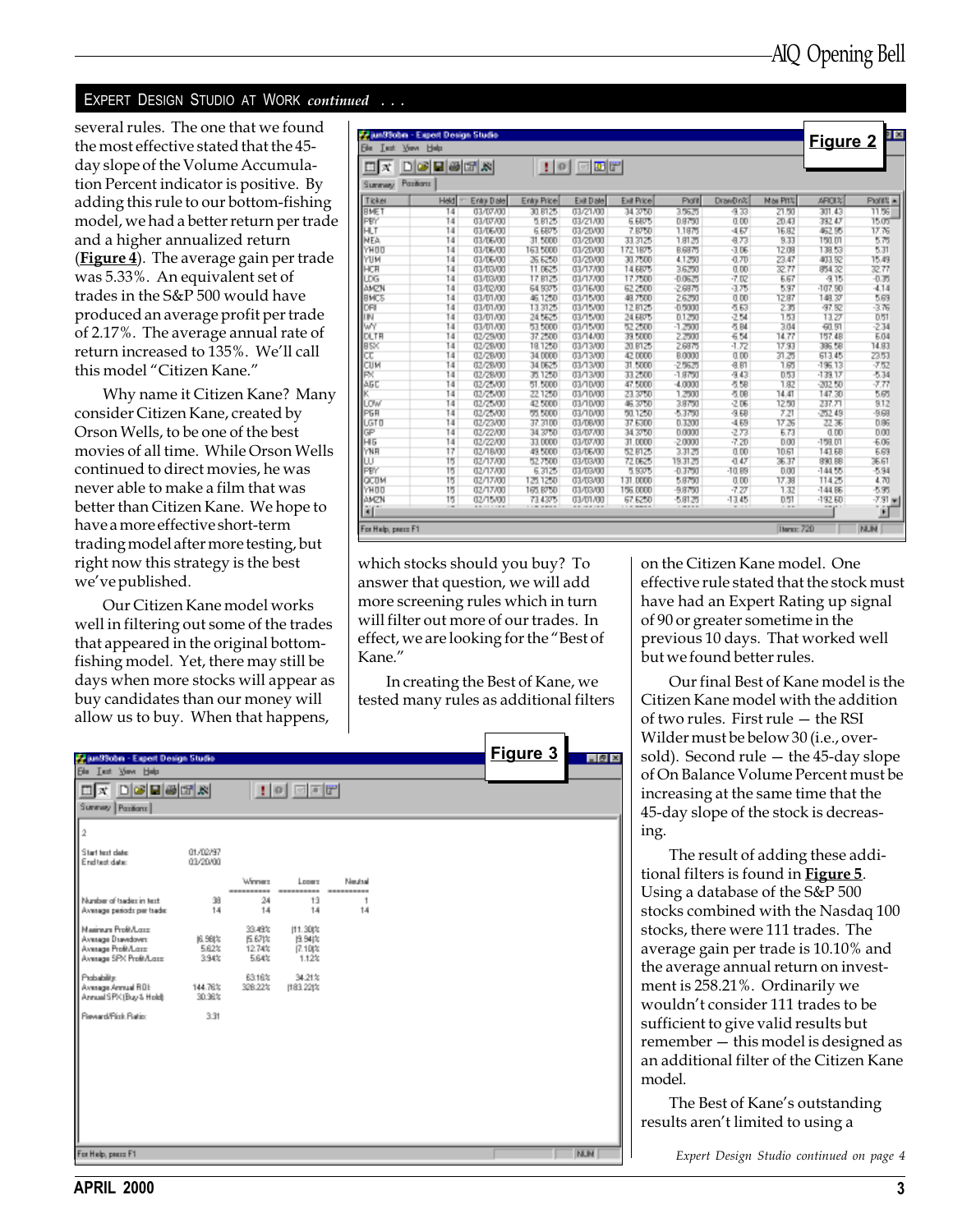database of the S&P 500 stocks. By running the model on a database of 2000 stocks from 1996 to the current date, we found 1081 trades with an average gain per trade of 6.41%. An equivalent set of trades in the S&P 500 index produced a return of 2.72%.

#### Summary

Three models have been presented in this article, with each model becoming a further screening of the previous model. To help clarify each model, let's look at Sysco Corp. (SYY), a stock that passed all three models (Figure 6).

Our first bottom-fishing model, originally published in the June 1999 Opening Bell, states that a stock must have corrected at least 30% sometime between 10 and 50 days ago. In addition, the stock's Volume Accumulation Percent indicator must be above zero. In Figure 6 we see that SYY experienced a sharp correction but despite the setback its Volume Accumulation Percent indicator was above zero.

This bottom-fishing model works very well and could be used as is. This model can produce a lot of trades,

| $\Box X$ $\Box G$ $\Box G$ $\Box R$<br>102<br>Summey Pasiform<br>Citizenkaren<br>Start text date:<br>01/02/97<br>End test date:<br>03/20/00<br>Winner<br>Nextal<br>Longro<br>----------<br>----------<br>-----------<br>300<br>175<br>5<br>Number of tradec in text.<br>490<br>14<br>14<br>14<br>14<br>Average periods per trade:<br>Mainun ProBA are<br>120.00%<br>(58.23)%<br>Average Drawdown:<br>13.57比<br>[7.13]%<br>11:143 2<br>Average Profit/Lass<br>14.17%<br>5.33%<br>性的物<br>Average SPX Profit/Loss:<br>2.17%<br>4.18%<br>11.20(%)<br>Probability:<br>62.50%<br>36.46%<br>Average Annual ROE<br>245.57)%<br>135,69%<br>361.18%<br>Annual SPK (Buy & Hold):<br>30.36%<br>Reward/Fisk Ratio:<br>251 | Fromund - Expert Design Studio<br><b>Ele Iest View Help</b> |  |  |  | Figure 4 | 모인 X       |
|--------------------------------------------------------------------------------------------------------------------------------------------------------------------------------------------------------------------------------------------------------------------------------------------------------------------------------------------------------------------------------------------------------------------------------------------------------------------------------------------------------------------------------------------------------------------------------------------------------------------------------------------------------------------------------------------------------------|-------------------------------------------------------------|--|--|--|----------|------------|
|                                                                                                                                                                                                                                                                                                                                                                                                                                                                                                                                                                                                                                                                                                              |                                                             |  |  |  |          |            |
|                                                                                                                                                                                                                                                                                                                                                                                                                                                                                                                                                                                                                                                                                                              |                                                             |  |  |  |          |            |
|                                                                                                                                                                                                                                                                                                                                                                                                                                                                                                                                                                                                                                                                                                              |                                                             |  |  |  |          |            |
|                                                                                                                                                                                                                                                                                                                                                                                                                                                                                                                                                                                                                                                                                                              |                                                             |  |  |  |          |            |
|                                                                                                                                                                                                                                                                                                                                                                                                                                                                                                                                                                                                                                                                                                              |                                                             |  |  |  |          |            |
|                                                                                                                                                                                                                                                                                                                                                                                                                                                                                                                                                                                                                                                                                                              |                                                             |  |  |  |          |            |
|                                                                                                                                                                                                                                                                                                                                                                                                                                                                                                                                                                                                                                                                                                              |                                                             |  |  |  |          |            |
|                                                                                                                                                                                                                                                                                                                                                                                                                                                                                                                                                                                                                                                                                                              |                                                             |  |  |  |          |            |
|                                                                                                                                                                                                                                                                                                                                                                                                                                                                                                                                                                                                                                                                                                              |                                                             |  |  |  |          |            |
|                                                                                                                                                                                                                                                                                                                                                                                                                                                                                                                                                                                                                                                                                                              |                                                             |  |  |  |          |            |
| For Help, peace F1                                                                                                                                                                                                                                                                                                                                                                                                                                                                                                                                                                                                                                                                                           |                                                             |  |  |  |          | <b>NUM</b> |

however, so we decided to add an additional filter that would lower the number of trades but increase the return per trade. The additional filter stated that each stock's Volume Accumulation Percent indicator must have an increasing 45-day slope. Indeed, we see in Figure 6 that SYYs

|                                                                                           |                            |                                     |                                                                |                       |  | Figure 5 |            |
|-------------------------------------------------------------------------------------------|----------------------------|-------------------------------------|----------------------------------------------------------------|-----------------------|--|----------|------------|
| <b>Favoriund - Expert Design Studio</b><br>Ele Lest Your Help                             |                            |                                     |                                                                |                       |  |          | $-16x$     |
| 미치 미어민이에서                                                                                 |                            |                                     |                                                                |                       |  |          |            |
|                                                                                           |                            |                                     | $\vert \cdot \vert$ of $\vert \cdot \vert$ $\vert \cdot \vert$ |                       |  |          |            |
| Summary   Pazitians                                                                       |                            |                                     |                                                                |                       |  |          |            |
| BestofKane                                                                                |                            |                                     |                                                                |                       |  |          |            |
| Start text date:<br>End test date:                                                        | 01/02/97<br>03/20/00       |                                     |                                                                |                       |  |          |            |
|                                                                                           |                            | Weeker<br>----------                | Lopers<br>----------                                           | Neutral<br>---------- |  |          |            |
| Number of tradec in text.<br>Average periods per trade:                                   | 111<br>14                  | 76<br>14                            | 34<br>14                                                       | 1<br>15               |  |          |            |
| Mainun Profi/Loss<br>Avenage Drawdown:<br>Average Profit/Lass<br>Avesage SPX Profit/Lass: | 6.21  2<br>10.10%<br>3.51% | 60.78%<br>13.94次<br>18.23%<br>5.81% | 22.71次<br> 11.47 %<br>17.76(%<br>$[1.53]$ %                    |                       |  |          |            |
| Probability:<br>Average Annual ROE<br>Annual SPK (Buy & Hold):                            | 258.21%<br>30.36%          | 68.47%<br>469.03%                   | 30.63%<br>195.B4(%                                             |                       |  |          |            |
| Reward/Pisk Ratio:                                                                        | 5.25                       |                                     |                                                                |                       |  |          |            |
|                                                                                           |                            |                                     |                                                                |                       |  |          |            |
|                                                                                           |                            |                                     |                                                                |                       |  |          |            |
|                                                                                           |                            |                                     |                                                                |                       |  |          |            |
|                                                                                           |                            |                                     |                                                                |                       |  |          |            |
|                                                                                           |                            |                                     |                                                                |                       |  |          |            |
| For Help, peace F1                                                                        |                            |                                     |                                                                |                       |  |          | <b>NUM</b> |

Volume Accumulation Percent indictor was sloping higher. This additional filter reduced the number of trades but increased the overall return. This is the model we named Citizen Kane.

There will be times when the Citizen Kane model gives you more stocks than you can buy. In order to find the cream of the crop, we ran additional rules on the Citizen Kane model and came up with the Best of Kane model. The Best of Kane model takes the stocks that pass the Citizen Kane model and then keeps the stocks that have an RSI Wilder less than 30 plus a positive 45-day slope on the On Balance Volume Percent indicator. By itself the Best of Kane model does not give enough trades, but it provides a great method of determining which stocks have the highest probability of success.

Figure 6 shows that Sysco Corp. passed all three models. The stock corrected by more than 30%, its Volume Accumulation Percent indicator was positive and sloping higher, its On Balance Volume Percent was sloping higher, and its RSI Wilder indicator was below 30.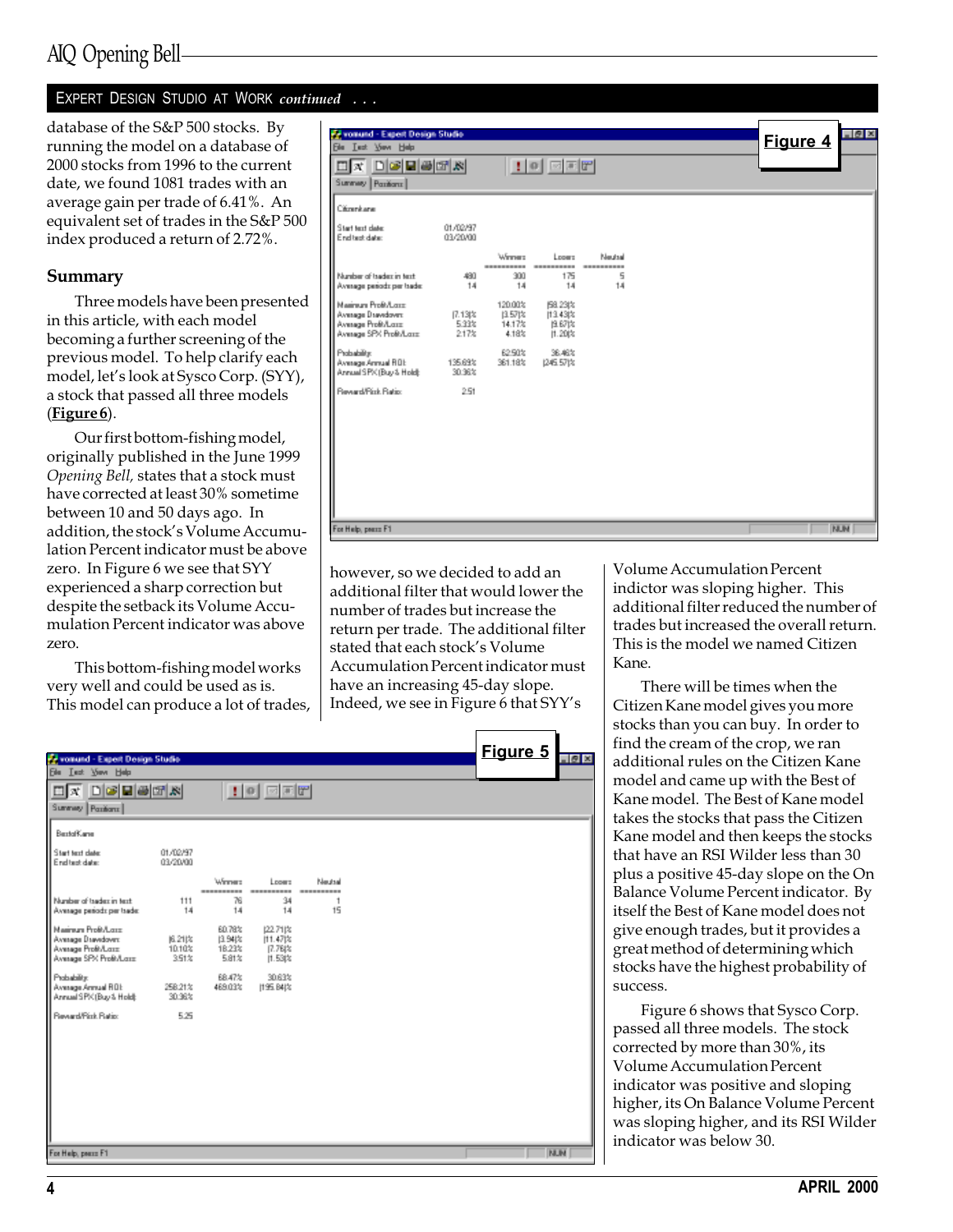#### Additional Information to Consider

Buying stocks that have fallen at least 30% can be scary. In many cases, the reason behind the falls is that companies without earnings may be on their way to bankruptcy. For that reason, we'd recommend incorporating some fundamental analysis before using this technique on a large database of stocks.

In our tests, we ran the model on a database of S&P 500 and Nasdaq 100 stocks. This in itself is a fundamental screening because S&P 500 and Nasdaq 100 companies are generally well established and are more stable than smaller companies.

With that said, it is important to monitor which stocks are added and removed from the S&P 500. When a stock is deleted from the index, don't buy it even if it passes the Citizen Kane model. A case in point is Fruit of the Loom (FTL). Last fall, FTL was in the S&P 500 and began to fall. Most of the time a weak stock eventually becomes a good value and buyers emerge. In FTL's case, however, value was hard to find and Standard & Poor's removed the stock from the



index. Several unprofitable trades would have been placed in FTL if you didn't know that it had been removed from the S&P 500 index.

In each issue of the Opening Bell we list the component changes in the S&P 500. You can also get this information by visiting Standard &



Poor's web page at www.spglobal.com.

We did not include a minimum price rule in our model but we suggest users only purchase stocks that are greater than \$10. This rule is not in the model because it would affect backtesting results. Some stocks that were over \$10 now have historical data that is below \$10 because of stock splits.

Citizen Kane is a bottom-fishing model. There are market environments when buying into weakness works well and there are market environments when buying into strength works well. In general, as a bottom-fishing model Citizen Kane works best during periods of broad market participation. Look to the Advance/Decline Line to determine participation. When the Advance/ Decline Line is rising, then Citizen Kane should perform well. When the Advance Decline Line is in a downtrend, then the model will struggle.

Examining the Advance/Decline Line (AD Line) for last year, we see a short period in April when the AD

Expert Design Studio continued on page 6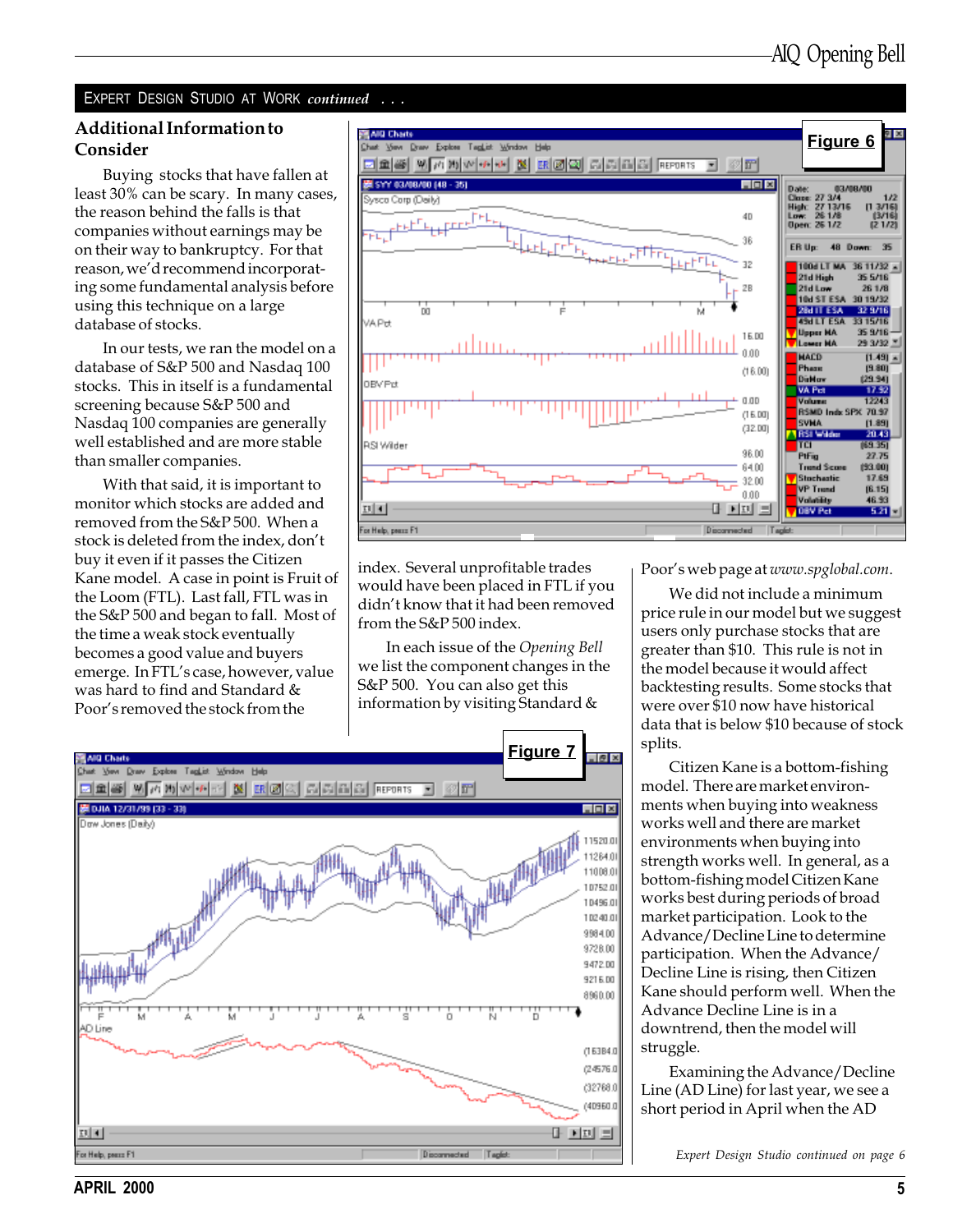Line was moving higher but from July through the end of the year the AD Line consistently moved lower (Figure 7). A backtest of Citizen Kane shows great results in April but results are lower in the second half of the year. Bottom-fishing models struggle when only a selected few large-cap stocks lead the market higher.

Our final model is found in **Figure** 8. Users can download this file from AIQ's web page at www.aiq.com. Click on Educational Products and then click on Opening Bell. At the lower right, the April 2000 model can be found.  $\blacksquare$ 

David Vomund publishes VIS Alert, a weekly investment newsletter. For a sample copy go to www.visalert.com or call (775) 831-7033.

| vonund EDS - Expert Design Studio                                                                 | 위치         |  |
|---------------------------------------------------------------------------------------------------|------------|--|
| <b>Elle Edit Beport View Help</b>                                                                 | Figure 8   |  |
| OX DGBGX XDBOR                                                                                    |            |  |
| on del<br>G 로 E 106/21/39 공 [접]                                                                   |            |  |
| 19 Rule Library   <mark>⊙</mark> Boltomliching   ⊙ DiberiKane   ⊙ Bestoff.ane                     |            |  |
| !Close today less than 70% of Close 10 to 50 days ago.                                            |            |  |
| Close10to50 is HiVal(Close).40.10).<br>CloseToday70percentorless if [Close]<= (Close10to50*0.70). |            |  |
|                                                                                                   |            |  |
| !VApct must have a positive value.<br>Vapet if [Va.pet]>0.                                        |            |  |
|                                                                                                   |            |  |
| Bottomfishing if CloseToday70percentorless and Vapct.                                             |            |  |
| VASlope if Slope[[Va Pct].45]>0.                                                                  |            |  |
| CitizenKane if VASlope and Vapct and CloseToday?Opercentorless.                                   |            |  |
| RSI if [RSI Wilder]<30.                                                                           |            |  |
| ! OBVPct slope is up while price slope is dn                                                      |            |  |
| 0BVPctDIVup if Slope[[OBV Pct].45)>0 and Slope(]close].45]<0.                                     |            |  |
| BestofKane if VAStope and Vapct and CloseToday70percentorless and RSI and OBVPctDIVup.            |            |  |
|                                                                                                   |            |  |
| ×                                                                                                 |            |  |
| For Help, peace F1<br>Ln 9, Cal 1                                                                 | <b>NUM</b> |  |

#### STOCK DATA MAINTENANCE

#### The following table shows past and future stock splits and large dividends:

| <b>Stock</b>       | Ticker      |     | Split/Div. Approx. Date | <b>Stock</b>               | Ticker      |     | Split/Div. Approx. Date |
|--------------------|-------------|-----|-------------------------|----------------------------|-------------|-----|-------------------------|
| Comverse Tech.     | <b>CMVT</b> | 2:1 | 04/04/00                | <b>Interlink Electrons</b> | <b>LINK</b> | 3:2 | 04/10/00                |
| Engage Techs Inc.  | <b>ENGA</b> | 2:1 | 04/04/00                | Quanta Services            | <b>PWR</b>  | 3:2 | 04/10/00                |
| On Assignment Inc. | <b>ASGN</b> | 2:1 | 04/04/00                | Datalink.net               | <b>DTLK</b> | 2:1 | 04/11/00                |
| Redback Networks   | <b>RBAK</b> | 2:1 | 04/04/00                | Mechanical Tech            | <b>MKTY</b> | 3:1 | 04/13/00                |
| NYFIX Inc.         | NYF         | 3:2 | 04/05/00                | Finisar Corp.              | <b>FNSR</b> | 3:1 | 04/13/00                |
| Symbol Tech.       | <b>SBL</b>  | 3:2 | 04/06/00                | Vignette Corp.             | <b>VIGN</b> | 3:1 | 04/14/00                |
| CT Communications  | <b>CTCI</b> | 2:1 | 04/06/00                | Concord Camera             | <b>LENS</b> | 2:1 | 04/17/00                |
| Vitria Tech        | VITR        | 2:1 | 04/06/00                | Metromedia Fiber Net.      | <b>MFNX</b> | 2:1 | 04/18/00                |
| Uniroyal Tech      | <b>UTCI</b> | 2:1 | 04/06/00                | Commerce One               | <b>CMRC</b> | 2:1 | 04/20/00                |
| Abgenix Inc.       | <b>ABGX</b> | 2:1 | 04/07/00                | Kohl's Corp.               | <b>KSS</b>  | 2:1 | 04/25/00                |
| Harley Davidson    | HDI         | 2:1 | 04/10/00                | Hooper Holmes              | HH          | 2:1 | 04/27/00                |
| Waddell & Reed     | WDR         | 3:2 | 04/10/00                |                            |             |     |                         |

#### Trading Suspended:

Ardent Software Inc. (ARDT), Best Software (BEST), CompUSA (CPU), Gibson Greetings (GEBG) Greenwich Street Municipal Fund (GSI), Loewen Group Inc. (LWN)

#### Name/Ticker Changes:

CNET Inc. (CNET) to CNET Networks Inc. (CNET) Hollywood Park Inc. (HPK) to Pinnacle Entertainment (PNK) PNC Bank Corp. (PNC) to PNC Financial Services (PNC) Premier Technologies (PTEK) to PTEK Holdings (PTEK)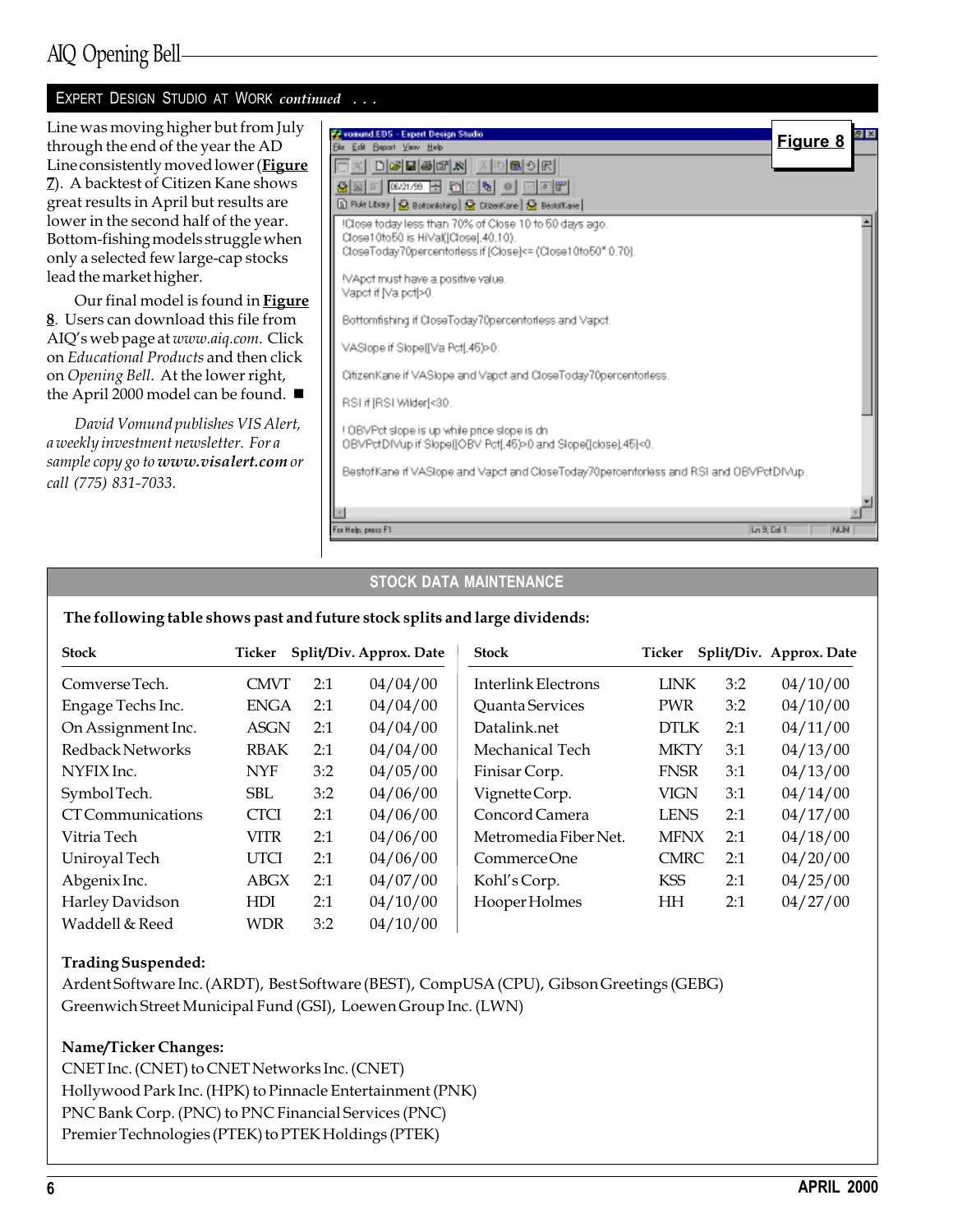#### USING LOG PRICE SCALE

# LOG SCALE CHARTS DISPLAY PRICE ACTIVITY IN EQUAL PERCENTAGE TERMS - IMPORTANT TODAY

#### By David Vomund

**A** feature few AIQ users know<br>exists is the ability to plot<br>scale instead of an arithmetic-pricing exists is the ability to plot  $\blacktriangle$  graphs using a log-pricing scale. This feature was added when TradingExpert went to the Windows platform. In the past, unless you were plotting a multi- year graph, using a log scale chart was usually not necessary. That has changed. In today's market where many stocks make parabolic advances, using a log scale chart is quickly becoming increasingly important.

Most stock charts are plotted with equal price increments (arithmetic scale). That is, the price scale on the right side of a chart remains constant and is not dependent on the price of a stock. For example, a graph may show prices between \$50 to \$100 using a \$10 increment. Arithmetic charts are simple to understand but in a fast

moving stock they can exaggerate recent price activity.

Reporters on CNBC-TV often say, we are seeing our second largest Nasdaq point drop in history." Part of these "records" is due to high volatility but most of the reason we are

"In Today's market, there are many cases where a stock has tripled in price in four months. In these cases, it is better to switch to a log scale chart."

seeing so many of the largest point advances/declines in history is because the market is at very high levels. A 100-point move when the Nasdaq Composite is at a 4500 level is a lot smaller move than when the Nasdaq was at a 2000 level.

When you plot a multi-year chart



of a strong stock or a market index, it looks like there was very little volatility in the past but it will show high volatility more recently. It also gives the impression that the rate of advance is increasing, similar to a parabolic pattern. That's because a chart

plotted with equal price increments will show a \$10 move for a \$30 stock to be the same as a \$10 move when the stock is \$90.

The problem with exaggerating current price movement is fixed in a log scale chart. Rather than plotting equal price increments, a log scale chart plots price activity in equal percentage terms.

That is, the distance on the price scale between \$10 and \$20 will be the same as the distance from \$50 to \$100. Everything is plotted in equal percentage terms so you can compare a recent move in a stock to a similar move a year earlier by just eye-balling a chart.

Most people plot daily bar charts which typically show about four to eight months of data. Normally, log scale charts are not needed when plotting a few months of data because each stock's price range is fairly narrow. Recently, however, growth stocks have made parabolic advances. In today's market there are many cases where a stock has tripled in price in four months. In these cases, it is often better to switch to a log scale chart.

In Figure 9 we see a chart of Applied Materials (AMAT) using equal price scaling. Notice the correction in August 1999 looks like a small downward move. In fact it was a painful 17% correction. Compare that to the selloff in early March 2000. Visually it looks like a similar downward move but the March selloff was only about 10%. Recent price activity is exaggerated compared to previous activity simply because the stock has a Using Log Scale continued on page 8